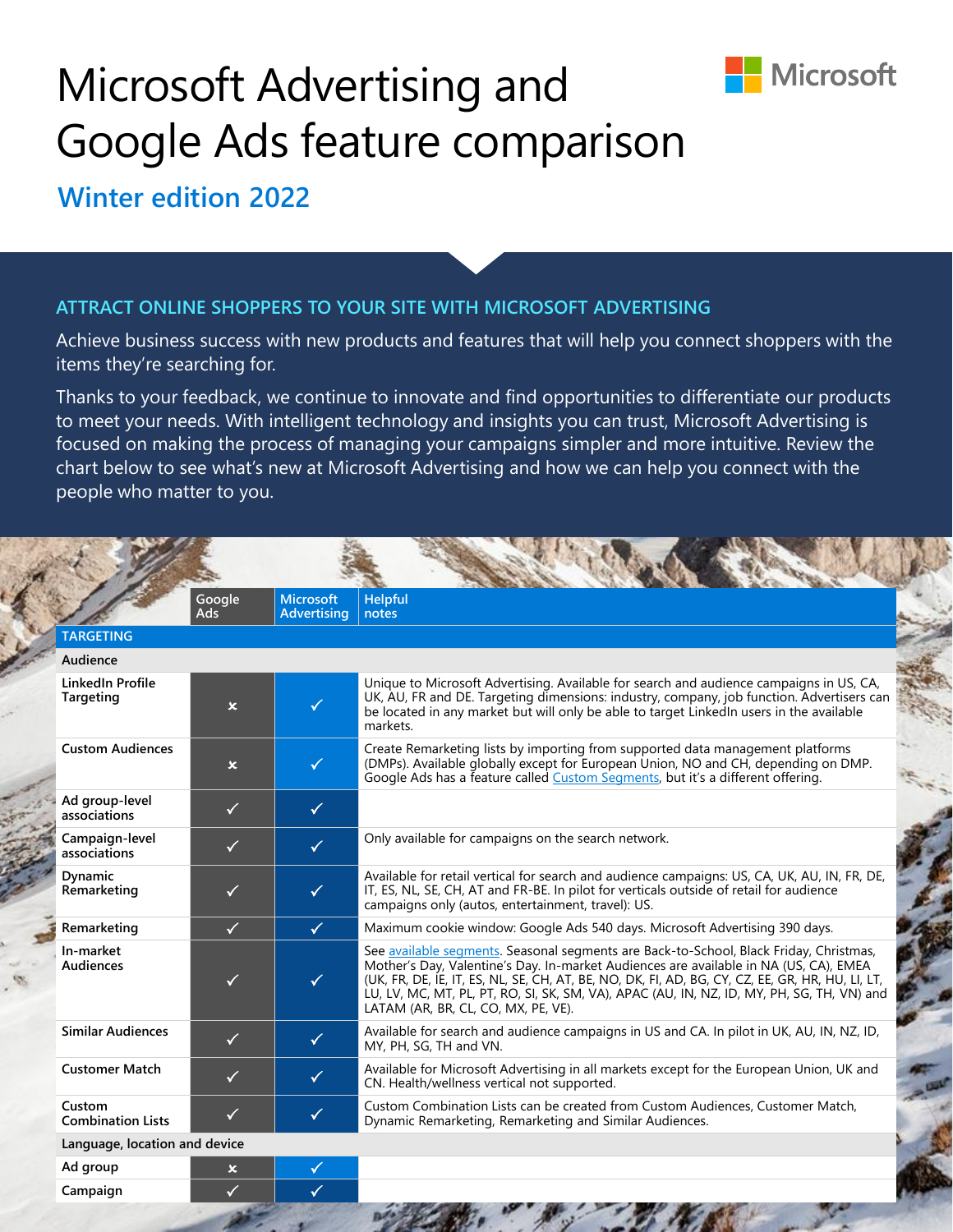|                                             | Google                    | <b>Microsoft</b>          | <b>Helpful</b>                                                                                                                                                                                                    |
|---------------------------------------------|---------------------------|---------------------------|-------------------------------------------------------------------------------------------------------------------------------------------------------------------------------------------------------------------|
|                                             | Ads                       | <b>Advertising</b>        | notes                                                                                                                                                                                                             |
| <b>SEARCH PARTNERS</b>                      |                           |                           |                                                                                                                                                                                                                   |
| Transparency and controls                   |                           |                           |                                                                                                                                                                                                                   |
| Reports at domain<br>level                  | $\boldsymbol{\mathsf{x}}$ | $\checkmark$              |                                                                                                                                                                                                                   |
| Search domain<br>exclusions                 | $\boldsymbol{\mathsf{x}}$ | $\checkmark$              | Google Ads only allows exclusions on its display network.                                                                                                                                                         |
| Reports at network<br>level                 | $\checkmark$              | $\checkmark$              |                                                                                                                                                                                                                   |
| <b>BID MANAGEMENT</b>                       |                           |                           |                                                                                                                                                                                                                   |
| <b>Automated bidding</b>                    |                           |                           |                                                                                                                                                                                                                   |
| <b>Enhanced CPC</b>                         | $\checkmark$              | $\checkmark$              | Available for text ads, Dynamic Search Ads, Shopping Campaigns. Available to all<br>advertisers and campaign targets.                                                                                             |
| <b>Maximize Clicks</b>                      | ✓                         | $\checkmark$              | Available for text ads, Dynamic Search Ads, Shopping Campaigns. Available to all<br>advertisers and campaign targets.                                                                                             |
| Maximize<br><b>Conversions</b>              | $\checkmark$              | $\checkmark$              | Available for text ads, Dynamic Search Ads. Available to all advertisers and campaign<br>targets.                                                                                                                 |
| <b>Target CPA (cost</b><br>per acquisition) | ✓                         | $\checkmark$              | Available for text ads, Dynamic Search Ads. Available to all advertisers and campaign<br>targets.                                                                                                                 |
| <b>Target ROAS (return</b><br>on ad spend)  | $\checkmark$              | $\checkmark$              | Available for text ads, Dynamic Search Ads, Shopping Campaigns. Available to all<br>advertisers and campaign targets.                                                                                             |
| <b>Target Impression</b><br><b>Share</b>    | ✓                         | $\checkmark$              | Available for text ads, Dynamic Search Ads. Available to all advertisers and campaign<br>targets.                                                                                                                 |
| Portfolio bid<br>strategies                 | ✓                         | $\checkmark$              |                                                                                                                                                                                                                   |
| Seasonality<br>adjustments                  | ✓                         | $\checkmark$              | In pilot for Microsoft Advertising.                                                                                                                                                                               |
| <b>Smart Shopping</b><br>Campaigns          | ✓                         | $\checkmark$              | Available for Microsoft Advertising in all Shopping Campaigns markets - US, CA, UK, AU,<br>IN, FR, DE, IE, IT, ES, NL, SE, DE-CH, DE-AT, FR-BE, DK, NB-NO and FI.                                                 |
| <b>Bid adjustment</b>                       |                           |                           |                                                                                                                                                                                                                   |
| Location                                    | ✓                         | $\checkmark$              |                                                                                                                                                                                                                   |
| Day of week and<br>time of day              | ✓                         | $\checkmark$              |                                                                                                                                                                                                                   |
| Device                                      | $\checkmark$              | $\checkmark$              |                                                                                                                                                                                                                   |
| Demographic                                 | $\checkmark$              | $\checkmark$              |                                                                                                                                                                                                                   |
| Household income                            | ✓                         | $\boldsymbol{\mathsf{x}}$ | Planned for 2022.                                                                                                                                                                                                 |
| Interactions (for<br>example, calls)        | $\checkmark$              | $\boldsymbol{\mathsf{x}}$ |                                                                                                                                                                                                                   |
| <b>SHOPPING</b>                             |                           |                           |                                                                                                                                                                                                                   |
| <b>Product Ads</b>                          |                           |                           |                                                                                                                                                                                                                   |
| <b>Flyer Extensions</b><br>experience       | $\boldsymbol{\mathsf{x}}$ | $\checkmark$              | In pilot for Microsoft Advertising in the US.                                                                                                                                                                     |
| <b>Local Inventory Ads</b>                  | $\checkmark$              | $\checkmark$              | Available for Microsoft Advertising in all Shopping Campaigns markets - US, CA, UK, AU,<br>IN, FR, DE, IE, IT, ES, NL, SE, DE-CH, DE-AT, FR-BE, DK, NB-NO and FI.                                                 |
| Product Ads in<br><b>Visual Search</b>      | $\checkmark$              | $\checkmark$              | Available for Microsoft Advertising in the US.                                                                                                                                                                    |
| Shopping<br>Campaigns for<br><b>Brands</b>  | $\checkmark$              | $\checkmark$              | In pilot for Google Ads. In pilot for Microsoft Advertising in US and UK.                                                                                                                                         |
| <b>Blocking aggregator</b>                  | ✓                         | $\checkmark$              | Available on Google Ads for European Union. Available for Microsoft Advertising in all<br>Shopping Campaigns markets - US, CA, UK, AU, IN, FR, DE, IE, IT, ES, NL, SE, DE-CH, DE-<br>AT, FR-BE, DK, NB-NO and FI. |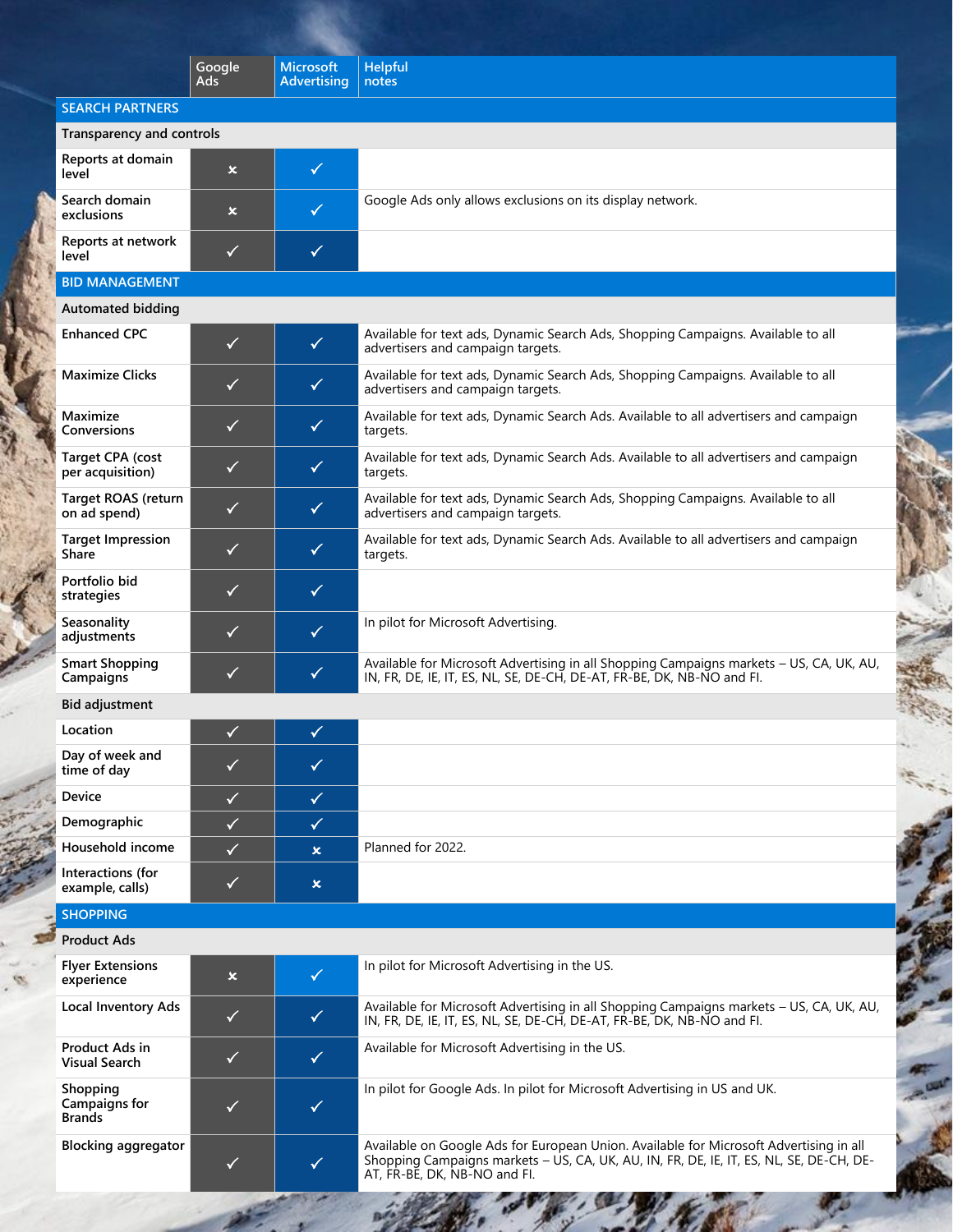|                                                      | Google<br>Ads             | <b>Microsoft</b><br><b>Advertising</b> | <b>Helpful</b><br>notes                                                                                                                                                                                            |
|------------------------------------------------------|---------------------------|----------------------------------------|--------------------------------------------------------------------------------------------------------------------------------------------------------------------------------------------------------------------|
| <b>SHOPPING</b>                                      |                           |                                        |                                                                                                                                                                                                                    |
| Merchant center                                      |                           |                                        |                                                                                                                                                                                                                    |
| Google Merchant<br>Center Import<br>(feeds)          | $\boldsymbol{\mathsf{x}}$ | $\checkmark$                           | Available for Microsoft Advertising in all Shopping Campaigns markets - US, CA, UK, AU,<br>IN, FR, DE, IE, IT, ES, NL, SE, DE-CH, DE-AT, FR-BE, DK, NB-NO and FI.                                                  |
| Google Import<br>(campaigns)                         | $\boldsymbol{\mathsf{x}}$ | $\checkmark$                           | Available for Microsoft Advertising in all Shopping Campaigns markets - US, CA, UK, AU,<br>IN, FR, DE, IE, IT, ES, NL, SE, DE-CH, DE-AT, FR-BE, DK, NB-NO and FI.                                                  |
| Feed type support                                    | $\checkmark$              | $\checkmark$                           | Automatic updates to price and availability. Available for Microsoft Advertising in all<br>Shopping Campaigns markets - US, CA, UK, AU, IN, FR, DE, IE, IT, ES, NL, SE, DE-CH, DE-<br>AT, FR-BE, DK, NB-NO and FI. |
| FTP/SFTP, manual<br>upload                           | $\checkmark$              | $\checkmark$                           | Available for Microsoft Advertising in all Shopping Campaigns markets - US, CA, UK, AU,<br>IN, FR, DE, IE, IT, ES, NL, SE, DE-CH, DE-AT, FR-BE, DK, NB-NO and FI.                                                  |
| <b>Content API for</b><br>feed updates               | $\checkmark$              | $\checkmark$                           | Available for Microsoft Advertising in all Shopping Campaigns markets - US, CA, UK, AU,<br>IN, FR, DE, IE, IT, ES, NL, SE, DE-CH, DE-AT, FR-BE, DK, NB-NO and FI.                                                  |
| Products tab                                         | $\checkmark$              | $\checkmark$                           | Available for Microsoft Advertising in all Shopping Campaigns markets - US, CA, UK, AU,<br>IN, FR, DE, IE, IT, ES, NL, SE, DE-CH, DE-AT, FR-BE, DK, NB-NO and FI.                                                  |
| Installment feed                                     | $\checkmark$              | $\checkmark$                           | Available for Microsoft Advertising in all Shopping Campaigns markets - US, CA, UK, AU,<br>IN, FR, DE, IE, IT, ES, NL, SE, DE-CH, DE-AT, FR-BE, DK, NB-NO and FI.                                                  |
| Feed rule mapping                                    | $\checkmark$              | $\boldsymbol{\mathsf{x}}$              |                                                                                                                                                                                                                    |
| <b>CAMPAIGN MANAGEMENT</b>                           |                           |                                        |                                                                                                                                                                                                                    |
| <b>Conversion tracking</b>                           |                           |                                        |                                                                                                                                                                                                                    |
| <b>Microsoft Clarity</b><br>insights                 | $\boldsymbol{\mathsf{x}}$ | $\checkmark$                           | In pilot for Microsoft Advertising.                                                                                                                                                                                |
| Time of click                                        | ✓                         | $\checkmark$                           |                                                                                                                                                                                                                    |
| Include in<br>"Conversions"                          | $\checkmark$              | $\checkmark$                           |                                                                                                                                                                                                                    |
| <b>Conversion sources</b>                            |                           |                                        |                                                                                                                                                                                                                    |
| Websites                                             | $\checkmark$              | $\checkmark$                           |                                                                                                                                                                                                                    |
| Apps                                                 | $\checkmark$              | $\checkmark$                           |                                                                                                                                                                                                                    |
| Offline imports                                      | ✓                         | $\checkmark$                           | Microsoft Advertising supports importing data from call-tracking providers.                                                                                                                                        |
| In-store transaction                                 | $\checkmark$              | $\checkmark$                           |                                                                                                                                                                                                                    |
| Consent mode<br>(Universal Event<br>Tracking option) | ✓                         | ✓                                      | In pilot for Microsoft Advertising.                                                                                                                                                                                |
| <b>Store visits</b>                                  | $\checkmark$              | $\checkmark$                           | In pilot for Microsoft Advertising.                                                                                                                                                                                |
| <b>Phones</b>                                        | $\checkmark$              | $\mathsf{x}$                           |                                                                                                                                                                                                                    |
| <b>Quality score visibility</b>                      |                           |                                        |                                                                                                                                                                                                                    |
| Campaign                                             | $\boldsymbol{\mathsf{x}}$ | $\checkmark$                           |                                                                                                                                                                                                                    |
| Ad group                                             | $\pmb{\times}$            | $\checkmark$                           |                                                                                                                                                                                                                    |
| Keyword                                              | ✓                         | $\checkmark$                           |                                                                                                                                                                                                                    |
| <b>Scripts</b>                                       |                           |                                        |                                                                                                                                                                                                                    |
| Campaign<br>management                               | $\checkmark$              | $\checkmark$                           |                                                                                                                                                                                                                    |
| <b>Bid and budget</b><br>management                  | $\checkmark$              | $\checkmark$                           |                                                                                                                                                                                                                    |
| Performance data                                     | $\checkmark$              | $\checkmark$                           |                                                                                                                                                                                                                    |
| Easy searching with<br>filters                       | $\checkmark$              | $\checkmark$                           |                                                                                                                                                                                                                    |
| Negative keyword<br>management                       | $\checkmark$              | $\checkmark$                           |                                                                                                                                                                                                                    |
| <b>URL</b> fetch service                             | $\checkmark$              | $\checkmark$                           |                                                                                                                                                                                                                    |
| Shopping                                             | ✓                         | $\checkmark$                           |                                                                                                                                                                                                                    |

**Parallel tracking Parallel tracking**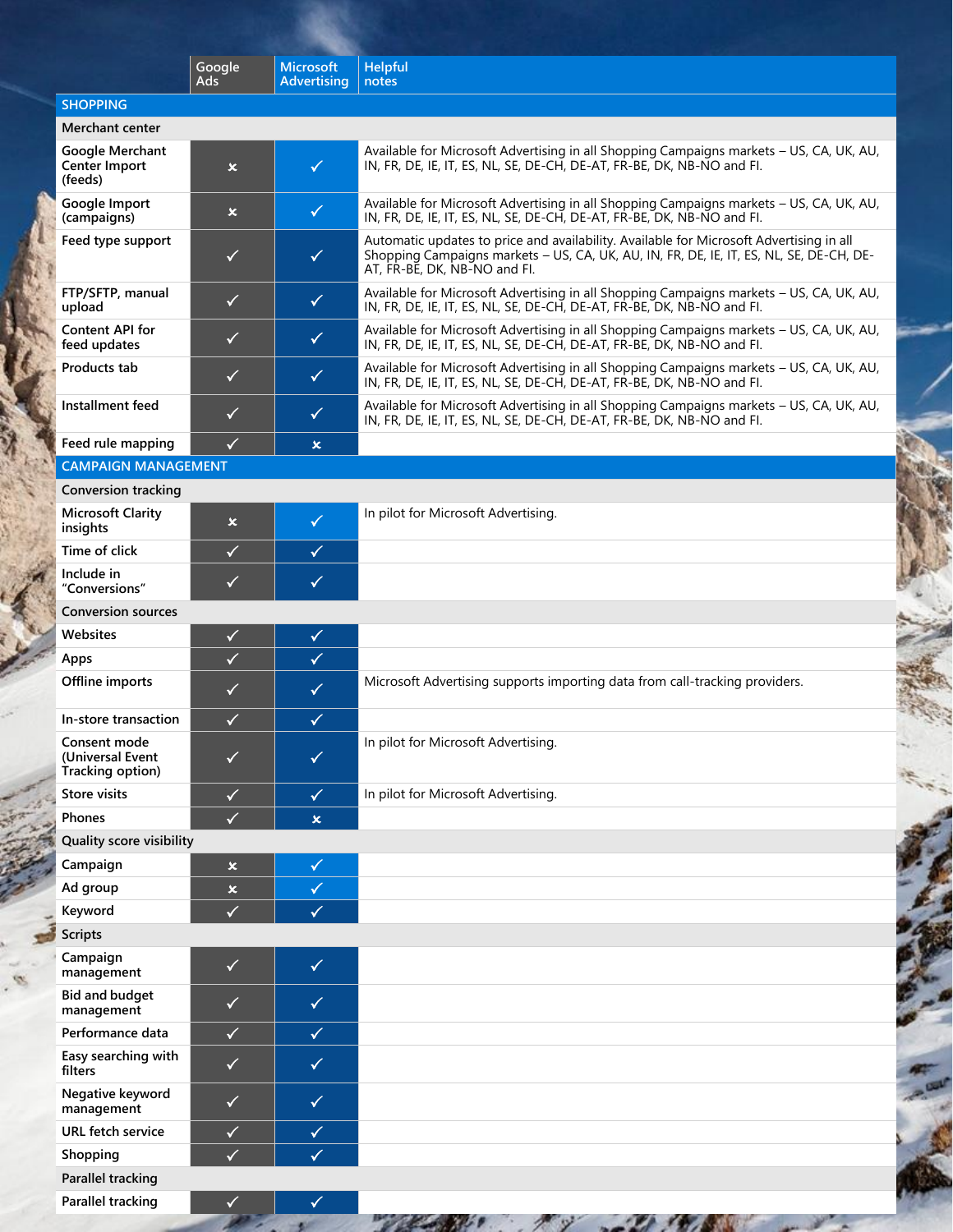|                                                 | Google                    | <b>Microsoft</b>          | <b>Helpful</b>                                                                                                                     |
|-------------------------------------------------|---------------------------|---------------------------|------------------------------------------------------------------------------------------------------------------------------------|
|                                                 | Ads                       | <b>Advertising</b>        | notes                                                                                                                              |
| <b>CAMPAIGN MANAGEMENT</b><br>Reporting         |                           |                           |                                                                                                                                    |
| Competition tab                                 | $\mathsf{x}$              | $\checkmark$              |                                                                                                                                    |
| Inline location<br>targeting<br>recommendations | ×.                        | $\checkmark$              | Available for Microsoft Advertising in the US.                                                                                     |
| Multi-account<br>auction insights               | $\boldsymbol{\mathsf{x}}$ | $\checkmark$              |                                                                                                                                    |
| Performance targets                             | $\checkmark$              | $\checkmark$              |                                                                                                                                    |
| <b>Smart Campaigns</b>                          | $\checkmark$              | $\checkmark$              | Available for Microsoft Advertising in US, UK and AU.                                                                              |
| <b>ACCOUNT MANAGEMENT</b>                       |                           |                           |                                                                                                                                    |
| <b>Recurring insertion</b><br>orders            | $\mathbf x$               | $\checkmark$              |                                                                                                                                    |
| Insertion order<br>import and export            | $\boldsymbol{\mathsf{x}}$ | $\checkmark$              |                                                                                                                                    |
| IO budget<br>recommendations                    | $\boldsymbol{\mathsf{x}}$ | $\checkmark$              |                                                                                                                                    |
| Multi-account<br>access                         | $\checkmark$              | $\checkmark$              |                                                                                                                                    |
| <b>Hierarchies and</b><br><b>Shared Library</b> | $\checkmark$              | $\checkmark$              |                                                                                                                                    |
| Seamless payment<br>setting switching           | $\checkmark$              | $\checkmark$              |                                                                                                                                    |
| Paperless billing                               | $\checkmark$              | $\checkmark$              |                                                                                                                                    |
| <b>Unified notification</b><br>queue            | $\checkmark$              | $\checkmark$              |                                                                                                                                    |
| <b>EXTENSIONS</b>                               |                           |                           |                                                                                                                                    |
| Ad extensions                                   |                           |                           |                                                                                                                                    |
| Multi-Image<br><b>Extensions</b>                | $\boldsymbol{\mathsf{x}}$ | $\checkmark$              |                                                                                                                                    |
| <b>Action Extensions</b>                        | $\mathsf{x}$              | $\checkmark$              |                                                                                                                                    |
| <b>Filter Link</b><br>Extensions                | ×                         | $\blacklozenge$           |                                                                                                                                    |
| Marketing with<br>Purpose attributes            | $\boldsymbol{\mathsf{x}}$ | $\checkmark$              | Displayed in ad as dynamic partner enhancement (automated extensions). Available in US,<br>CA, UK, FR and DE.                      |
| <b>Video Extensions</b>                         | $\boldsymbol{\mathsf{x}}$ | $\checkmark$              |                                                                                                                                    |
| <b>Image Extensions</b>                         | $\checkmark$              | $\checkmark$              | Available in all Microsoft Advertising markets, except CN.                                                                         |
| <b>Callout Extensions</b>                       | $\checkmark$              | $\checkmark$              | Available in all Microsoft Advertising markets, except CN.                                                                         |
| <b>Structured Snippet</b><br><b>Extensions</b>  | $\checkmark$              | $\checkmark$              | Available in all Microsoft Advertising markets, except CN.                                                                         |
| <b>Call Extensions</b>                          | $\checkmark$              | $\checkmark$              | Available on all devices in US, UK and AU. Available on smartphones only in all other<br>Microsoft Advertising markets, except CN. |
| <b>Location Extensions</b>                      | $\checkmark$              | $\checkmark$              |                                                                                                                                    |
| <b>Price Extensions</b>                         | $\checkmark$              | $\checkmark$              |                                                                                                                                    |
| Promotion<br><b>Extensions</b>                  | $\checkmark$              | $\checkmark$              |                                                                                                                                    |
| <b>App Extensions</b>                           | $\checkmark$              | $\checkmark$              | Available in all Microsoft Advertising markets, except CN.                                                                         |
| <b>Review Extensions</b>                        | $\checkmark$              | $\checkmark$              | Available in all Microsoft Advertising markets, except CN.                                                                         |
| Automated<br>extensions                         | $\checkmark$              | $\checkmark$              | Available globally for Microsoft Advertising, details vary by market and extension type.                                           |
| <b>Message Extensions</b>                       | $\checkmark$              | $\boldsymbol{\mathsf{x}}$ |                                                                                                                                    |
| Lead Form<br>Extensions                         | ✓                         | $\pmb{\times}$            |                                                                                                                                    |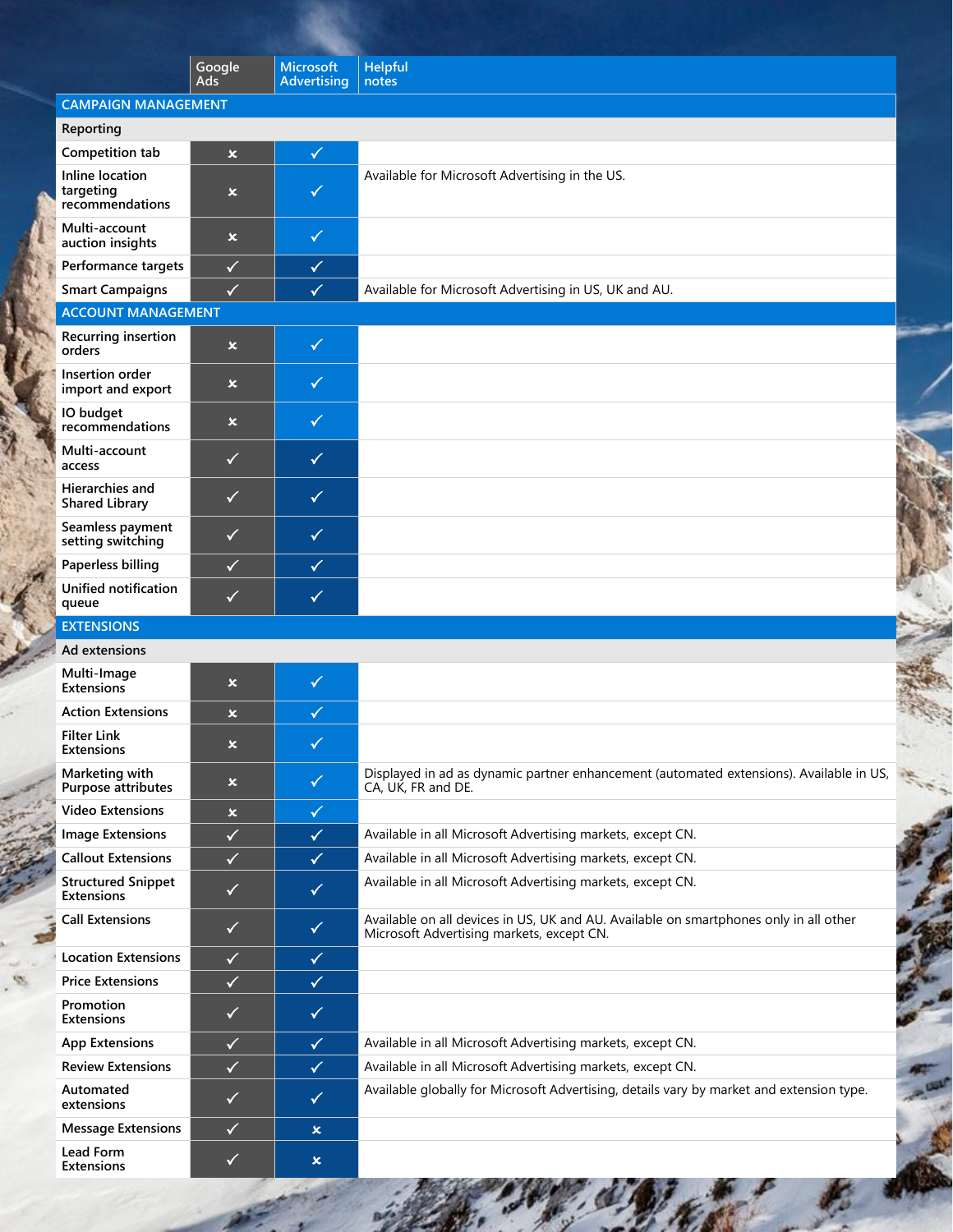|                                                          | Google<br>Ads             | <b>Microsoft</b><br><b>Advertising</b> | <b>Helpful</b><br>notes                                                                                                                                                                                                                |
|----------------------------------------------------------|---------------------------|----------------------------------------|----------------------------------------------------------------------------------------------------------------------------------------------------------------------------------------------------------------------------------------|
| <b>EXTENSIONS</b>                                        |                           |                                        |                                                                                                                                                                                                                                        |
| <b>Sitelink Extensions</b>                               |                           |                                        |                                                                                                                                                                                                                                        |
| Account, campaign<br>and ad group level                  | $\checkmark$              | $\checkmark$                           |                                                                                                                                                                                                                                        |
| <b>Different URLs</b>                                    | $\checkmark$              | $\checkmark$                           | Microsoft Advertising also offers same URL extension.                                                                                                                                                                                  |
| <b>Third-party URLs</b>                                  | ✓                         | $\checkmark$                           | Google Ads allows third-party links under limited circumstances.                                                                                                                                                                       |
| <b>AD TYPES</b>                                          |                           |                                        |                                                                                                                                                                                                                                        |
| <b>Static headlines for</b><br><b>Dynamic Search Ads</b> | $\boldsymbol{\mathsf{x}}$ | $\checkmark$                           | Available for Microsoft Advertising in US, CA, UK, AU, IN, FR, DE, NZ, IE, IT, ES, NL, SE, CH,<br>AT, BE, DK, NO, FI, ID, MY, PH, SG, TH, VN, AR, BR, CL, CO, MX, PE and VE.                                                           |
| <b>Multimedia Ads</b>                                    | $\boldsymbol{\mathsf{x}}$ | $\checkmark$                           | In pilot for Microsoft Advertising.                                                                                                                                                                                                    |
| <b>Ad Creator</b>                                        | $\boldsymbol{\mathsf{x}}$ | $\checkmark$                           | In pilot for Microsoft Advertising for Multimedia Ads in the US.                                                                                                                                                                       |
| Cruise Ads                                               | $\boldsymbol{\mathsf{x}}$ | $\checkmark$                           | In pilot for Microsoft Advertising in the US.                                                                                                                                                                                          |
| <b>Credit Card Ads</b>                                   | $\mathbf x$               | $\checkmark$                           | In pilot for Microsoft Advertising in US, CA, UK, AU, FR and DE.                                                                                                                                                                       |
| <b>Professional Service</b><br>Ads                       | $\boldsymbol{\mathsf{x}}$ | $\checkmark$                           | In pilot for Microsoft Advertising.                                                                                                                                                                                                    |
| <b>Health Insurance</b><br>Ads                           | $\boldsymbol{\mathsf{x}}$ | $\checkmark$                           | In pilot for Microsoft Advertising in the US.                                                                                                                                                                                          |
| <b>Product Ads</b><br>(shopping)                         | $\checkmark$              | $\checkmark$                           | Available for Microsoft Advertising in all Shopping Campaigns markets - US, CA, UK, AU,<br>IN, FR, DE, IE, IT, ES, NL, SE, DE-CH, DE-AT, FR-BE, DK, NB-NO and FI.                                                                      |
| <b>Expanded Text Ads</b>                                 | $\checkmark$              | $\checkmark$                           |                                                                                                                                                                                                                                        |
| <b>Responsive Search</b><br>Ads (RSA)                    | $\checkmark$              | $\checkmark$                           |                                                                                                                                                                                                                                        |
| <b>Responsive Search</b><br>Ads location<br>insertion    | $\checkmark$              | $\checkmark$                           |                                                                                                                                                                                                                                        |
| <b>Responsive Search</b><br>Ads countdown<br>customizer  | $\checkmark$              | $\checkmark$                           |                                                                                                                                                                                                                                        |
| <b>Hotel Price Ads</b>                                   | $\checkmark$              | $\checkmark$                           | In pilot for Microsoft Advertising in US, CA, UK, AU, IN, FR, DE, IE, IT, ES, NL, CH, AT, BE,<br>NO, FI, AD, BG, CY, CZ, EE, GP, GR, HR, HU, LI, LT, LU, LV, MC, MQ, MT, NC, PF, PL, RE, RO,<br>SK, SI, SM, VA, AR, BR, CL, CO and MX. |
| <b>Property Promotion</b><br>Ads                         | $\checkmark$              | $\checkmark$                           | In pilot for Microsoft Advertising in US, CA, UK, AU, IN, FR, DE, CH, BE, GP, LU, MQ, NC, PF<br>and RE.                                                                                                                                |
| <b>Tours and Activities</b><br>Ads                       | $\checkmark$              | $\checkmark$                           | In pilot for Microsoft Advertising. Ads will only be shown in US, CA, UK and AU.                                                                                                                                                       |
| <b>Automotive Ads</b>                                    | $\checkmark$              | $\checkmark$                           | In pilot for Microsoft Advertising.                                                                                                                                                                                                    |
| <b>Dynamic Search Ads</b><br>page feeds                  | $\checkmark$              | $\checkmark$                           | Available for Microsoft Advertising in US, CA, UK, AU, IN, FR, DE, NZ, IE, IT, ES, NL, SE, CH,<br>AT, BE, DK, NO, FI, ID, MY, PH, SG, TH, VN, AR, BR, CL, CO, MX, PE and VE.                                                           |
| <b>Expanded Dynamic</b><br>Search Ads                    | $\checkmark$              | $\checkmark$                           | Available for Microsoft Advertising in US, CA, UK, AU, IN, FR, DE, NZ, IE, IT, ES, NL, SE, CH,<br>AT, BE, DK, NO, FI, ID, MY, PH, SG, TH, VN, AR, BR, CL, CO, MX, PE and VE.                                                           |
| <b>App Install Ads</b>                                   | $\checkmark$              | $\checkmark$                           | Available for Microsoft Advertising.                                                                                                                                                                                                   |
| Ad customizers                                           | $\checkmark$              | $\checkmark$                           |                                                                                                                                                                                                                                        |
| Countdown<br>customizers                                 | $\checkmark$              | $\checkmark$                           |                                                                                                                                                                                                                                        |
| IF functions for<br><b>Expanded Text Ads</b>             | $\checkmark$              | $\checkmark$                           |                                                                                                                                                                                                                                        |
| Nonprofit<br>advertising<br>discounts/grants             | $\checkmark$              | $\checkmark$                           | In pilot for Microsoft Advertising as Ads for Social Impact in US, CA, UK, AU, FR, NL and IL.                                                                                                                                          |
| Call-only ads                                            | $\checkmark$              | $\pmb{\times}$                         |                                                                                                                                                                                                                                        |